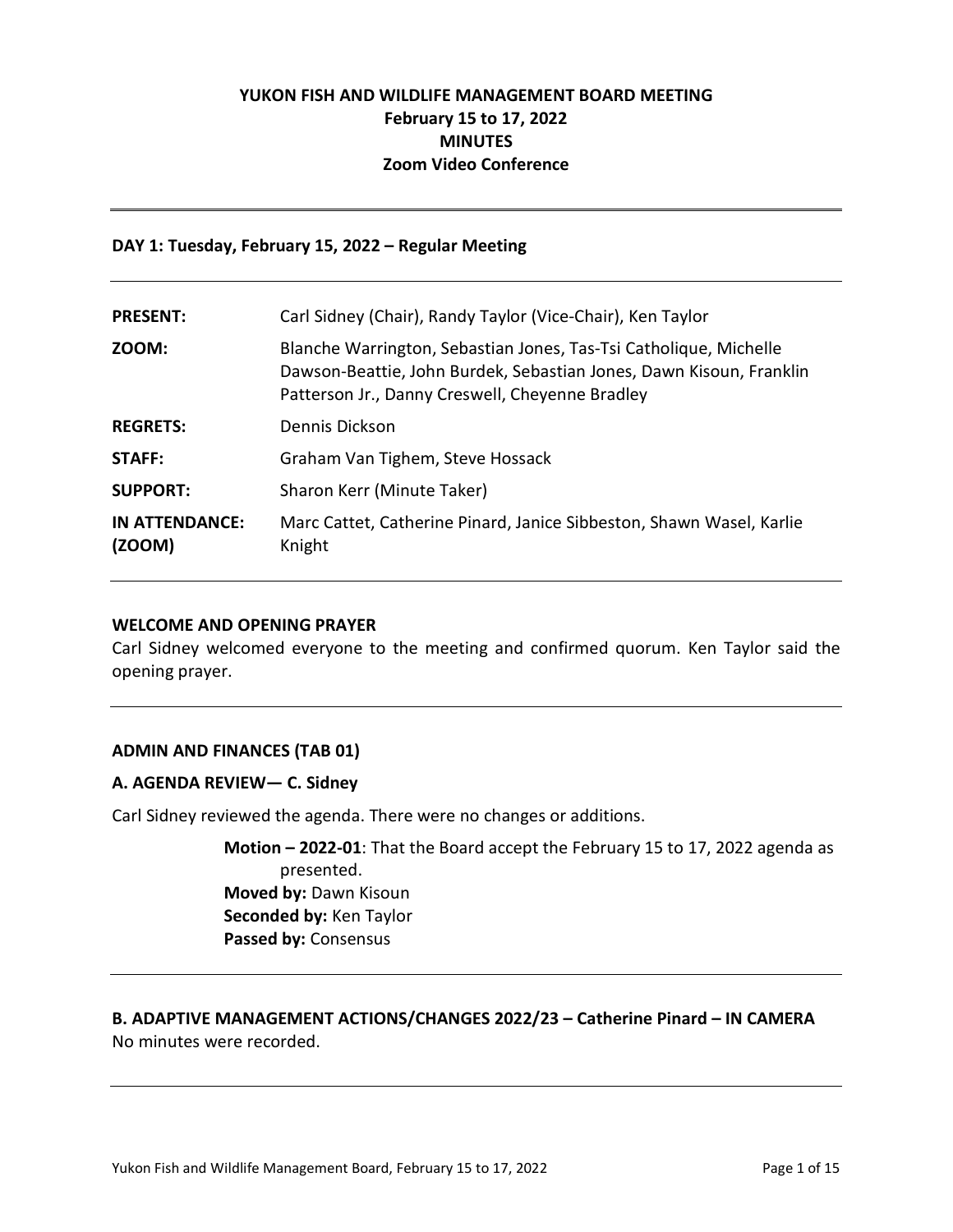# **C. SUMMARY OF THE SHEEP MANAGEMENT CHANGES IN GMZ 7 EAST – Meghan Larivee – IN CAMERA**

No minutes were recorded.

## **D. ADMIN AND FINANCES: EXECUTIVE REPORT (TAB 04) – C. Sidney, R. Taylor, G. Van Tighem**

Graham Van Tighem reviewed the Executive report provided in the meeting kits.

- The Board agreed that members would participate in the Porter Creek School bison hunt from February 28, to March 4, 2022. Members were not yet identified.
- The Fish and Game Association was concerned that the Sheep Management Changes discussion was held in camera. Graham will provide a response and copy Mark Cattet.
- The wetland policy is included in the report prepared by Steve. Carl commended Steve on his work.
- Carl is still trying to get on the CYFN Leadership meeting agenda. It is difficult, but he is working on it.

## **Comments/Discussion:**

• ARRC Letter – Solutions: Michelle Dawson-Beattie asked about the meeting and whether she would be invited. Graham Van Tighem put her name forward. The meeting was changed to the evening of February 18. Graham will send Michelle the invite and information.

### **FINANCIAL UPDATE (TAB 05) – G. Van Tighem (Motion required)**

Graham Van Tighem reviewed the financial update provided in the meeting kits.

**Motion – 2022-02:** That the Board accept the financial update as presented. **Moved by**: Randy Taylor **Seconded by**: Cheyenne Bradley **Passed by**: Consensus

There were no comments or discussion.

### **E. CORRESPONDENCE REVIEW (TAB 06) – G. Van Tighem**

Graham Van Tighem reviewed correspondence to and from the Board. The correspondence and the correspondence list were provided in the meeting kits.

### **Comments/Questions:**

- Letter #1 Porcupine Caribou Annual Harvest Meeting 2022
	- o The Board did not send anyone.
	- $\circ$  The letter from the PCMB was not sent out to members. Graham had a discussion with Deana Lemke who said that nothing specific to the Board would be raised at the meeting. In the future this type of information will be on the new website.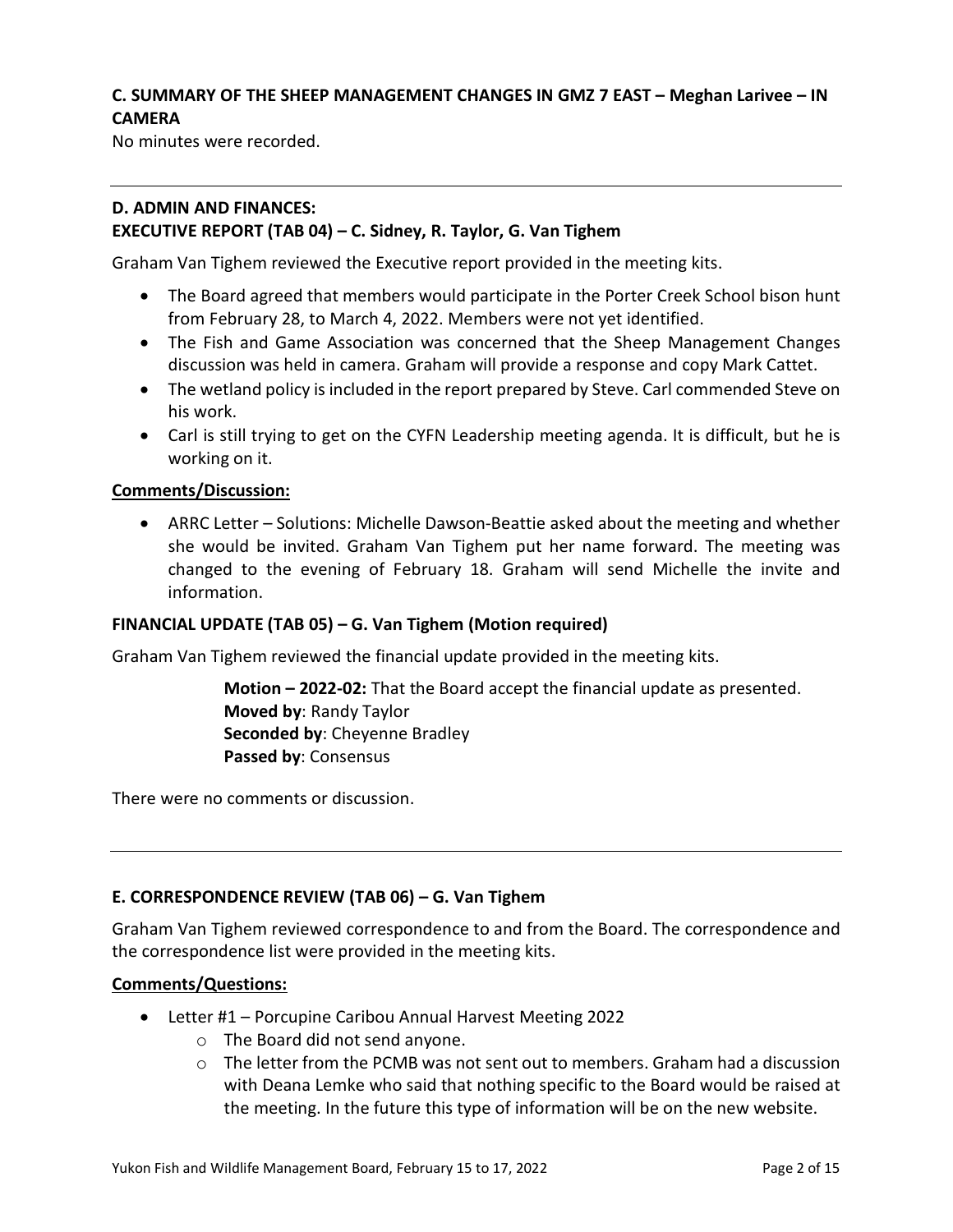- Letter #6 YFWMB Travel Reimbursement Ken Taylor asked to have time to speak to this on the April agenda. Graham Van Tighem confirmed that this would be discussed at the next meeting.
- YFWMB website and correspondence Graham Van Tighem and Steve Hossack provided a brief update on the new website which will comply with a recommendation from the Stratos report. Steve said there will be secure space on the new website for correspondence. Randy Taylor said that, when it comes launching the new site, there should be a survey or something so that people will see the new website. Steve confirmed that the new website will be promoted.

## **F. DECEMBER YFWMB MINUTES (TAB 07) – G. Van Tighem**

Graham Van Tighem reviewed the December 2021 minutes provided in the meeting kits. The following changes were identified:

- Add Marc Cattet to the attendance list.
- Carl Sidney will provide a list of corrections to Diane.

## **Motion – 2022-03:** That the Board accept the December 2021 meeting minutes as amended.

**Moved by:** Sebastian Jones **Seconded by:** Blanche Warrington **Passed by:** Consensus

## Comments/Questions:

- Some members have difficulty downloading documents, reports, minutes, et cetera, from SharePoint. Documents should be sent out by email in advance so members can review them before the meeting. Graham Van Tighem informed the Board that documents will be moved from SharePoint to Google platform which should improve things.
- A request was made for minutes to be emailed out when they are first received. It is difficult to remember if too much time passed between the meeting and the time the minutes are reviewed.
- Steve Hassock discussed difficulties with the SharePoint system which should be fixed with the new Google platform. One main concern with emailing out the information is the size of the documents. The limits of each member's email service cause many emails to be sent back undelivered and results in extra work and time. The new platform will be easier to access. Steve will provide training to Board members.

### **MEMBERS TIME — IN CAMERA**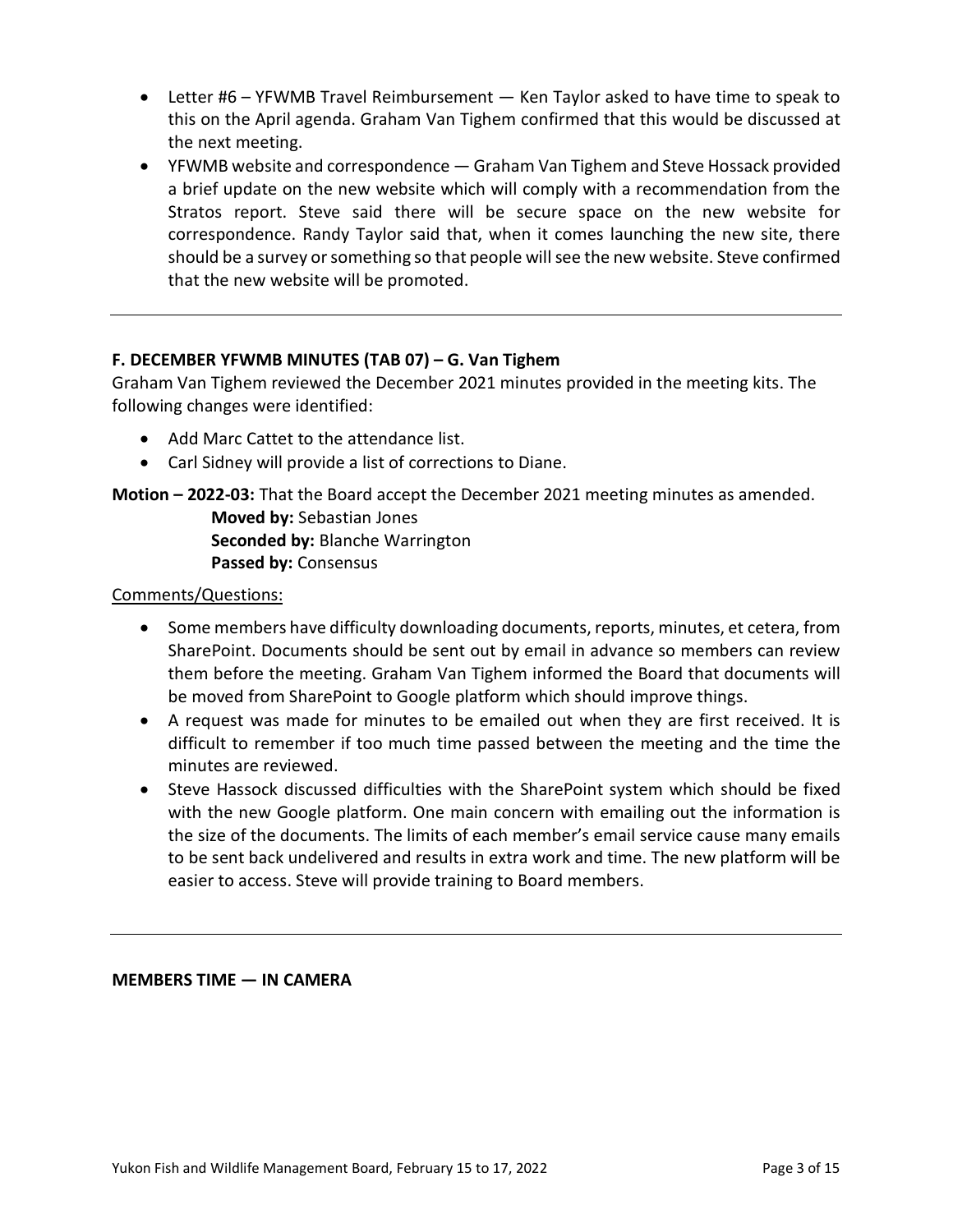| <b>PRESENT:</b> | Carl Sidney (Chair), Randy Taylor (Vice-Chair), John Burdek, Ken Taylor                                                                                                                                |
|-----------------|--------------------------------------------------------------------------------------------------------------------------------------------------------------------------------------------------------|
| ZOOM:           | Blanche Warrington, Danny Cresswell, Cheyenne Bradley, Michelle<br>Dawson-Beattie, Sebastian Jones, Dawn Kisoun, Franklin Patterson Jr.,                                                               |
| <b>REGRETS:</b> | Dennis Dickson                                                                                                                                                                                         |
| STAFF:          | Graham Van Tighem, Steve Hossack                                                                                                                                                                       |
| <b>SUPPORT:</b> | Sharon Kerr (Minute Taker)                                                                                                                                                                             |
| IN ATTENDANCE:  | Cassandra Wheeler, Karlie Knight, Janice Sibbeston (YFWET, Manager),<br>Steve Buyck - (FNNND), Debborah Donnelly (YCS), Marc Cattet (YG -<br>Environment), Randi Newton - (CPAWS), Gillian Rourke -TTC |

Carl Sidney welcomed the participants back to the meeting for day two. He confirmed quorum and reviewed the agenda for the day.

## **BOARD/TRUST DIRECTED CONSERVATION PROJECTS – C. Sidney, K. Taylor**

Ken Taylor reviewed the Board/Trust Directed Conservation Projects. They have a budget of \$50,000 to spend by the end of the next fiscal year. In terms of the predator-prey dynamic projects Ken Taylor raised the following questions:

- We need to narrow and define the scope. Is it bears, wolves, or both?
- Will we hire a contractor to survey existing literature?
- Will we partner with the department or do this on our own?
- Will we hire a contractor, or do this in-house?
- If we hire a contractor, will it be a sole source contract?
- Who will take the lead?
- What is the timeline this summer, next summer, or fall?
- Will there be some fieldwork? Will we hire someone to do some of the work?

Graham Van Tighem referred board members to the *Wolf Ungulate Discussion – Notes Dec 2021* document, under tab 8, which summarizes the Board Trust Directed Ungulate Discussion from December 2021. He also provided a summary of the Enhancement Trust annual funding for pelt handling incentives through the Yukon Outfitters Association. The emphasis has been to help offset the cost of processing a wolf versus processing a marten. Those who have experience processing either of those animals know that the time it takes for a wolf is much greater than a marten and the financial outcome is about the same. It is more advantageous to deal with marten than wolves. However, trapping marten doesn't do anything to benefit the ungulate populations.

Graham provided a brief overview of the discussion from the December 2021 meeting and the meeting between Executive and Marc Cattet. Is there an interest in restricted access to off-road vehicle areas or habitat work like prescribed burns? At the last meeting there was a suggestion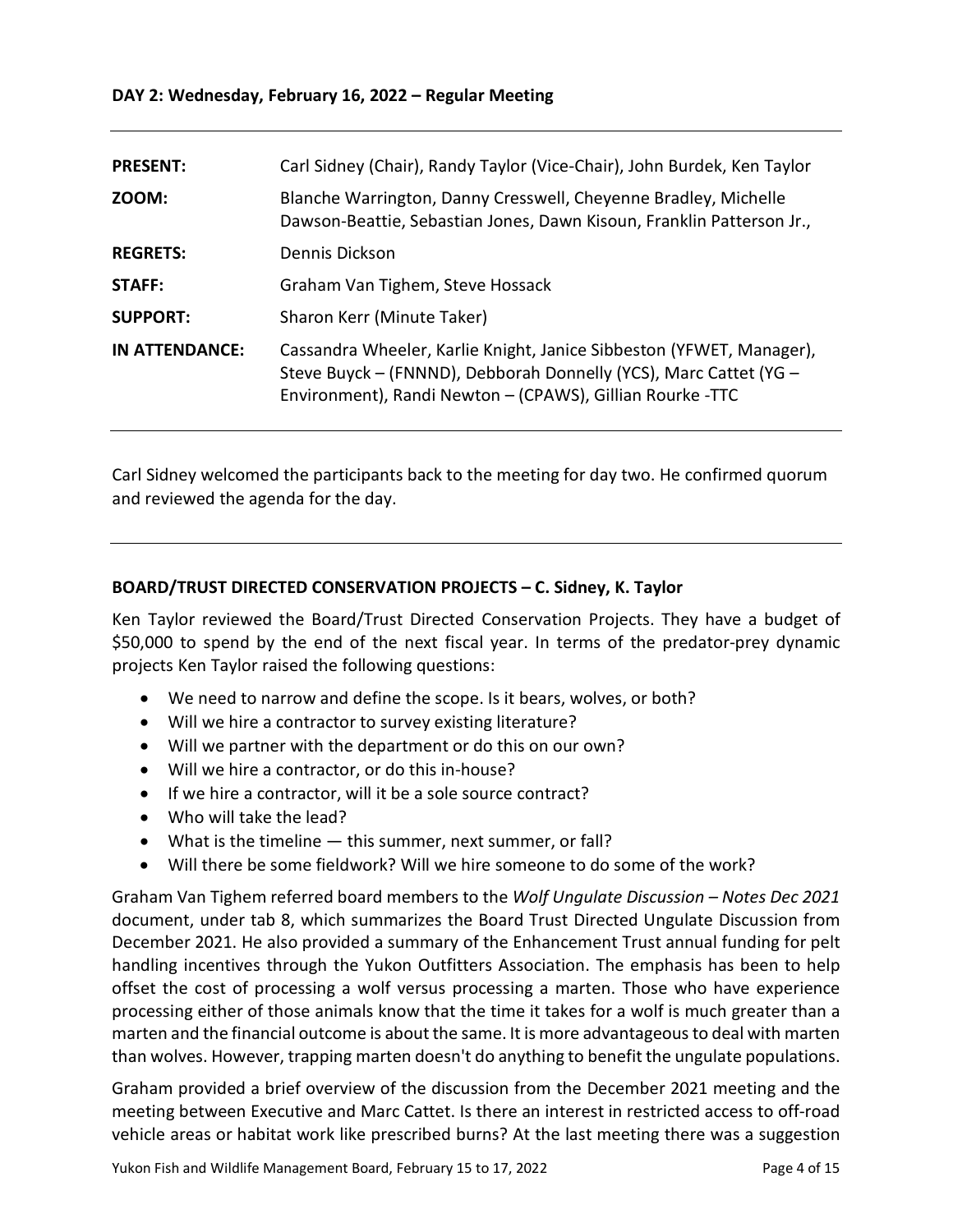to focus on specific areas such as Southern Lakes and Haines Junction. The Enhancement Trust has spent considerable money on wolf-snaring initiatives with Frank Johnstone. There are thousands of snares. Trappers have been trained and are already out in the field. It is possible to combine some of the Trust's work with research work. CTFN is looking into moose recovery in very specific areas on a rotational effort and off-road vehicle special management areas to restrict access into places to help moose recovery.

Some of the questions raised regarding the scope of this work were: Should it be moose, caribou, and/or sheep? Is it ungulates all together, or just moose? Should we look at wolves, bears, or both?

Graham suggested that the easiest thing is to focus on is wolves by utilizing the guidelines established within the Wolf Conservation Management Plan. If we focus on moose, the caribou will also benefit. Focusing on two major areas can help us achieve realistic results. It could be possible to set up a multi-year project.

Janice Sibbeston provided an update on the funding. The Trust has spent \$160,000 for the wolf incentive program for the Yukon Outfitters Association, and \$70,000 for Blue Moon Trapping for snare setting. As a registered charity, we must ensure that \$50,000 is spent within the upcoming fiscal year. This may be for a longer period, but we must follow charity constraints.

Carl Sidney said the next step is to put this forward to Marc Cattet. The working group will include Graham Van Tighem, Ken Taylor, Randy Taylor, Danny Creswell, Michelle Dawson-Beattie, and Sebastian Jones. Sebastian can be part of the initial discussions and/or be on the working group.

## Comments/Questions:

Members suggested several ideas to move forward, including:

- Hiring a facilitator and developing a strategic plan on how to move forward with this project.
- Developing a request for proposals to put out to tender to examine what the Board wants for this project.
- Establishing a working group to develop a request for proposals.
- Working with Yukon Government to develop a plan.
- Supporting trappers to focus on wolves starting with two main projects for ungulate restoration with predator and habitat management as a part.
- These things can happen concurrently.
- Janice and the Trust have laid some of the groundwork for people to do some intensive trapping in all the road-accessible trap lines from Morley Lake all the way to Carcross. We need a trapper like a Frank Johnstone or Ken Reeder involved in this discussion to set a project in place to expand trap lines or make trails. Snares are paid for and supplied. Trapper training is facilitated either through Ken or Frank.
- Finlayson recovery program is considered a failure, in some ways, because government went in and did wolf culling and things like that. There was a huge recovery of the caribou. Then they pulled up stakes and left. What's different with this idea is that these trap lines are already in place. The trappers are already there if the trails are set, the snares remade, and the project starts. Hypothetically, a band of trap lines follow the highway from Jake's corner all the way to Carcross. If this works, we won't need to helicopter people in or set up a big base camp. It's not a big aerial operation. The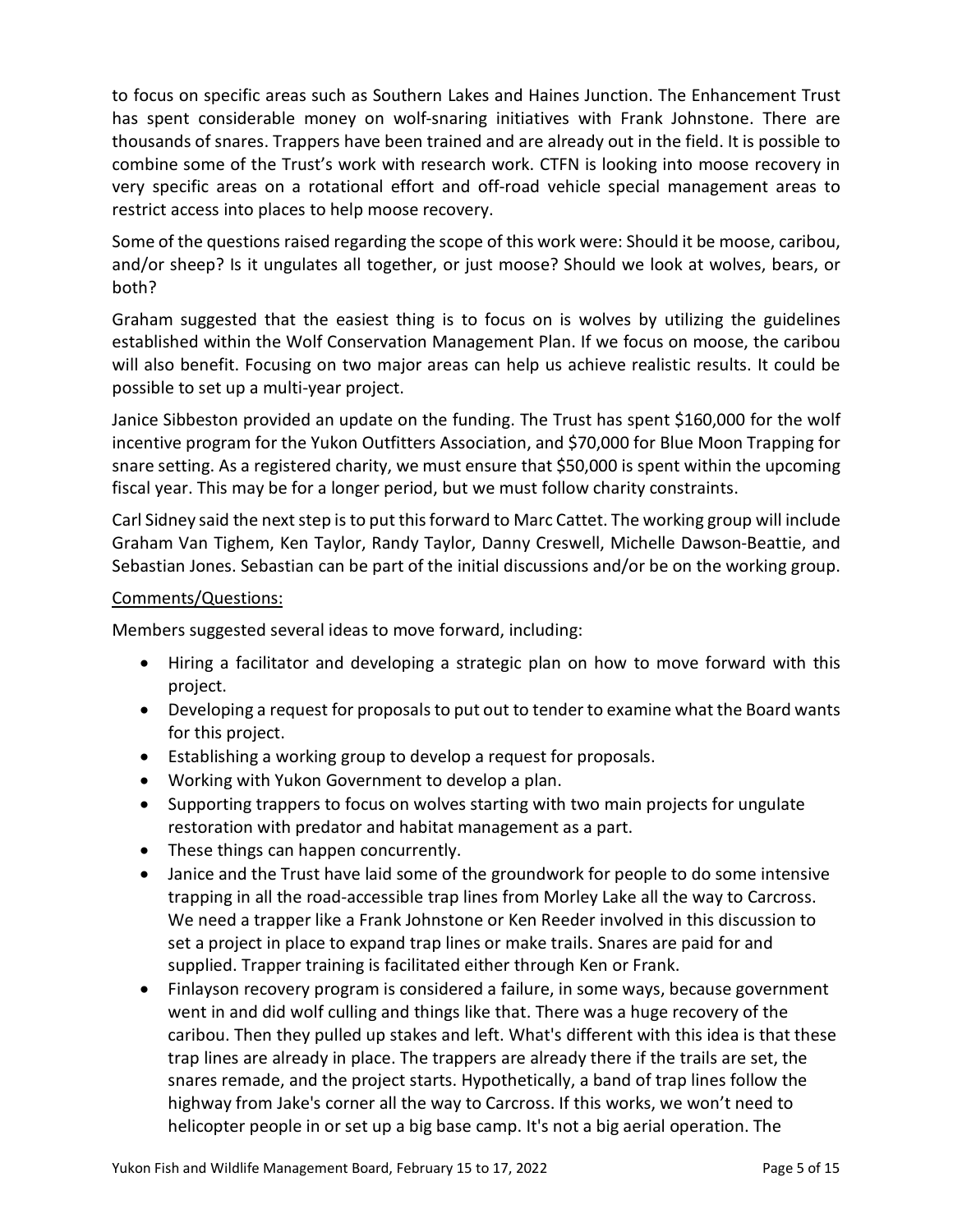trappers are already in there doing their job. Part of this is supporting the trappers who are in place and getting trappers like Frank Johnstone, Ken Reeder and others who can go in and help. Part of this is training the young trappers who potentially have lines but don't have the expertise. This as a multi-faceted and a multiyear project that may cost more money upfront in the first year or two. We have been poised to make this happen for a long time.

- This is a good opportunity for the Board to have a different view on this. Trapping culls wolves is a key factor in ongoing restoration, but it's not the only factor. Many factors are involved including prescribed burning and habitat protection areas. The Board can look at many things rather than just focusing on wolves. The Trust has spent over \$200,000 on trapping wolves. Let's look at what else can be done.
- If we could recover the population without killing a single wolf, that would be my favorite way to do this, but that won't happen. I'm for looking at access. Access is clearly a major challenge for ungulate populations. We can look at habitat and burn areas. Ten years after a fire, there's a whole bunch of alders growing and the whole bunch of moose in there. I don't know the science on that but there was a lot of experience out there who felt that was a way to do it. We've been averaging \$22,000 a year, over the last number of years. We have money to put into it. It's not like we're taking away from anything else to invest in this. I expect the outfitters in the areas that we choose would be happy to kick some money in because they're going to benefit at business. YG has some money. We can make a partnership to get the right things done and wolves will just be part of it. Once in a while we could encourage folks to fill that bear tag if there are a lot of bears in the area.
- We've been talking about this forever. The Finlayson caribou was successful but had short-term success. We're doing well with the Southern Lakes caribou, but it has taken some 20-odd years of doing this. I started working on this caribou recovery program in the fall of '93. We looked at all possibilities. We set up a working group that involve six First Nations, BC, and territorial government with federal funding, and it is a success. We've done this with our urban caribou. With no bear hunting on the side of the road, we have bears coming out of our ears here. They're hit on the road every summer. What are we putting in place or supporting that goes against what we want? The Southern Lakes herd is still hard hit. We don't know the numbers. There was a survey this fall, and we probably won't know the numbers until summer.
- We talk about trapping and denning. Male bears are basically the regulators. Who else but a male bear will eat a grizzly cub with its mother standing right there? In different parts of the world, people started getting rid of the male bears because they were supposedly the ones killing all the calves. The bear population took off because of that. A lot of things have been done or tried. We need a working group on this and not with just within ourselves. We have a First Nation and RRC that are very knowledgeable. We also have a land management board. We have some young people who are up and coming.
- We have trap lines that haven't been utilized in years. I tried to turn them all into one community trap line or a group trap line so that if somebody is trapping on their trap line with three unused trap lines around, that person can go in there or we can take people in there.
- We had six First Nations with the Southern Lakes caribou recovery and now it is possibly a moose recovery. They're still hunting there. For the caribou recovery to work, we asked people not to hunt them. We've asked the government why there are eight permits in our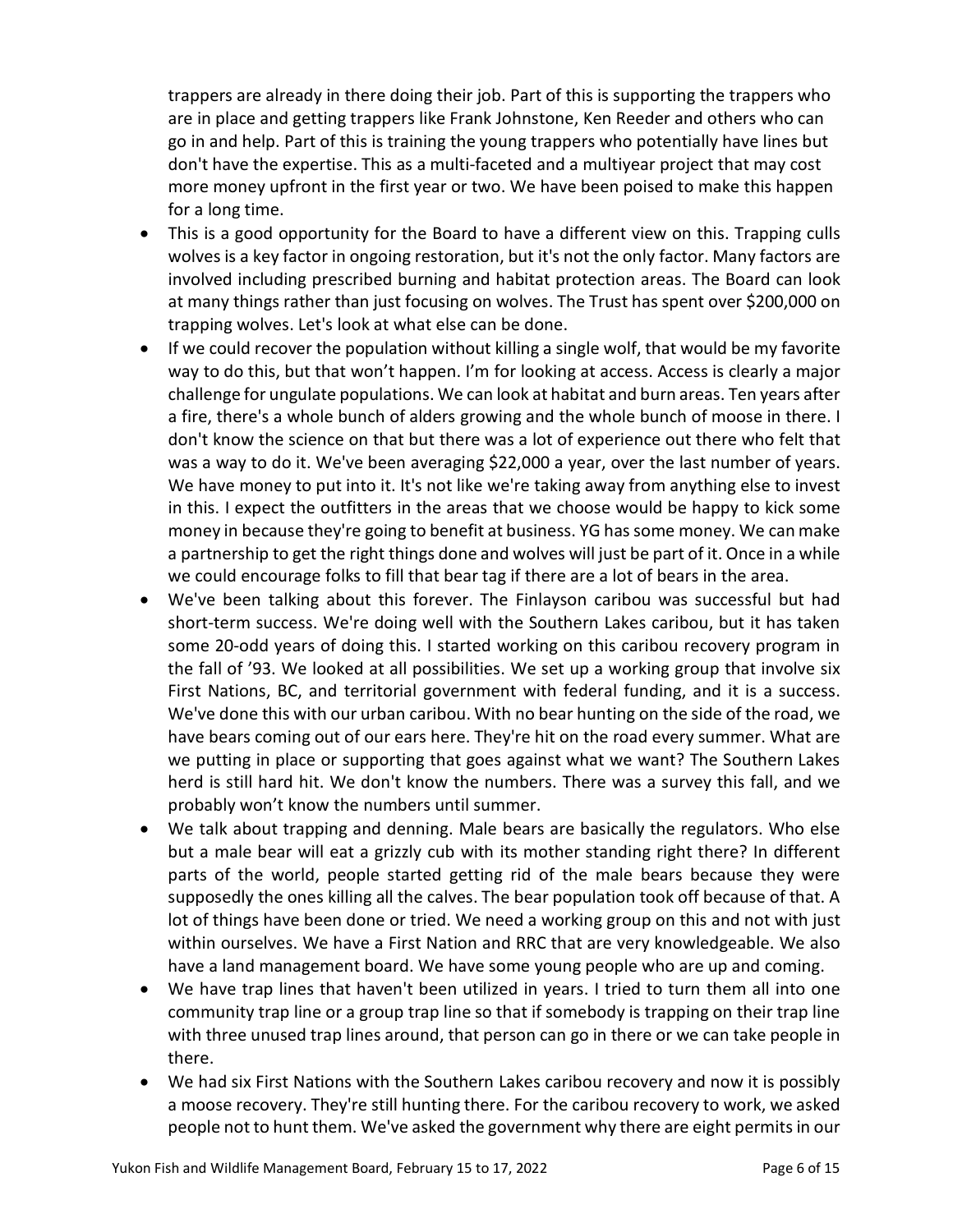area. They said there were only two or three moose that were taken. That may be two or three moose too many. The First Nation right to harvest in our area must come first. When we know the numbers and when we work with the off-road vehicle access, we can get the First Nations onside to leave the area alone for four or five years. We can study this. We can do ground truthing and monitoring out there. There are a lot of ways we can do this without bringing in gunships. I have no problem with taking a helicopter into remote area and setting 2,000 snares and checking them or cutting the trail in there. I don't agree with the gunships. Everybody who was involved with that Finlayson gunship program are mostly gone now. I don't agree with that. That would be last "do or die" resort. Let's look at a working group and an area where we can work with the government. The Southern Lakes works well because it became a community herd. Everybody phoned in when they saw caribou. There were also a lot of non-First Nation elders who went out on the land for years and they had a lot of information. Let's get a working group, an area where we can work hand in hand with the First Nations, the locals, the RRC, and trappers. We must find a way to get this work in in different areas. Rotation is good. It's not a blanket no harvesting. Let's have a breeding ground where animals can flourish and then expand out of there and then go to another area.

- We won't have a lot of trappers utilizing the area in central Yukon. They can't make a living. Every area is different. There may be a lot a lot of wolves up in the Whitehorse area but here, on my trap line, there are not a lot of wolves. Wolves self-regulate.
- We need to recognize the traditional knowledge part of wolf management. If they're not self-regulating, why don't we just go into the dens and take a few wolves out of there. We don't need to go and take a whole bunch of wolves where they are self-regulating.
- We need to recognize the wildlife movement. Up in central Yukon, a lot of moose are moving. There is a lot of cows, but not a lot of bulls. We're also hearing from our brothers and sisters up north up in the Sahtu region up in the Gwitchin area over in NWT that they see a lot of moose up in their areas, which, historically, was caribou country. There were a few moose, but now moose are moving more. We need to look into that.
- Sometimes we shoot the bull before it has a chance to mate with the cows. Our bull to cow ratio is really low right now. That's the big issue in central Yukon. I agree with having a working group. It's an excellent start.
- For wolf predation, we really need to try and incorporate a little more TK from our First Nation elders on how they did it in the past.
- The caribou herd in our area at Ethel Lake is 250 strong. We have a voluntary no hunting of that caribou herd over the last 15 to 20 years. That caribou herd is staying sustainable. It may drop down to 10 or 15, but it always comes back up. The habitat is good, and the wolf population is fairly stable.
- We have a meeting with Marc Cattet on February 21, 2022. We could bring this forward to him and look to partner with Environment to set up a working group.
- Where does a trapper go to get protection from the hunters? A trapper in the Twin Lakes area, which is a big bison hunting area, said for the whole winter his traps were disturbed. Every time he went to check them, they were snapped. Do they go to the Minister of Environment? Do they go right to the conservation officer in Carmacks, Whitehorse, and Twin Lakes area?
- It's against the law to disturb trappers' traps. If the person has issues with that, they must go to the conservation officer. A conservation officer can press charges if there is any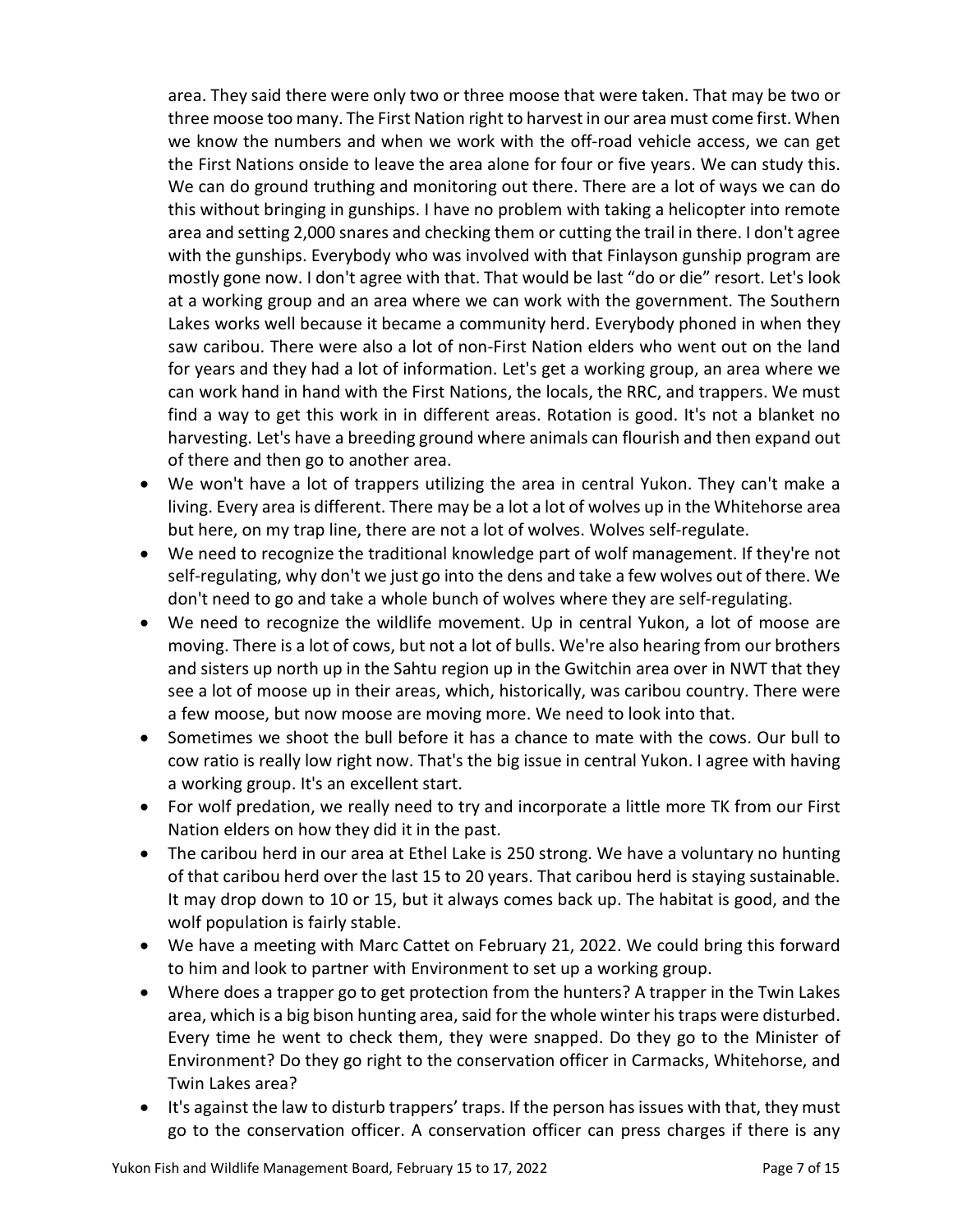evidence. If I were the trapper, I would put a trail camera up and figure out who's doing it. The COs deal with that.

- It is important to involve land stewards or guardians.
- This is a great opportunity for the Board to assert its primary instrument status. We need to absolutely be in control of this. A large group is least effective so we should keep our numbers low.

Graham Van Tighem discussed final points including:

- The Board needs to establish the working group and determine who will be involved in this conversation.
- Yukon government offered to have someone from the habitat branch sit on this working group.
- The Board must spend the \$50,000 within the year.
- It is very important to involve First Nation governments.
- This is an opportunity to set strategic priorities to spend funding. Graham would be happy to do that with working group representatives.
- Suggested members are Graham, Danny Cresswell, Randy Taylor, Ken Taylor, and Michelle Dawson-Beattie. Sebastian put his name forward for the scoping discussion, but he is also interested in participating on the working group as well. Graham suggested Frank Johnstone and/or Ken Reeder be included for discussions about outcomes.
- The board needs to scope this in a smaller group based on feedback. Then this can be opened up to working group meetings.

## **Yukon Forum Fish and Wildlife Working Group Steering Committee Update – C. Sidney, R. Taylor, G. Van Tighem**

Randy Taylor provided an update from the last meeting he attended.

The steering committee reviewed the pros and cons of virtual meetings. The result of the discussions was to plan for an in-person workshop, possibly on the land, when the pandemic and COVID restrictions ease up.

The next meeting date will be set for April, and they will re-evaluate the COVID situation.

Minutes from the steering committee meeting are under tab 9 of the meeting kit.

## **Setting Board Meeting Dates for 2022-2023 – G. Van Tighem**

Graham Van Tighem reviewed the suggested Board meeting dates for 2022-23. He suggested the April 26 – 28 in-person meeting dates should be set as other meetings will overlap if dates are changed. The dates were set as follows:

- April  $26 28$
- June  $7 9$  (Location to be confirmed)
- October  $18 20$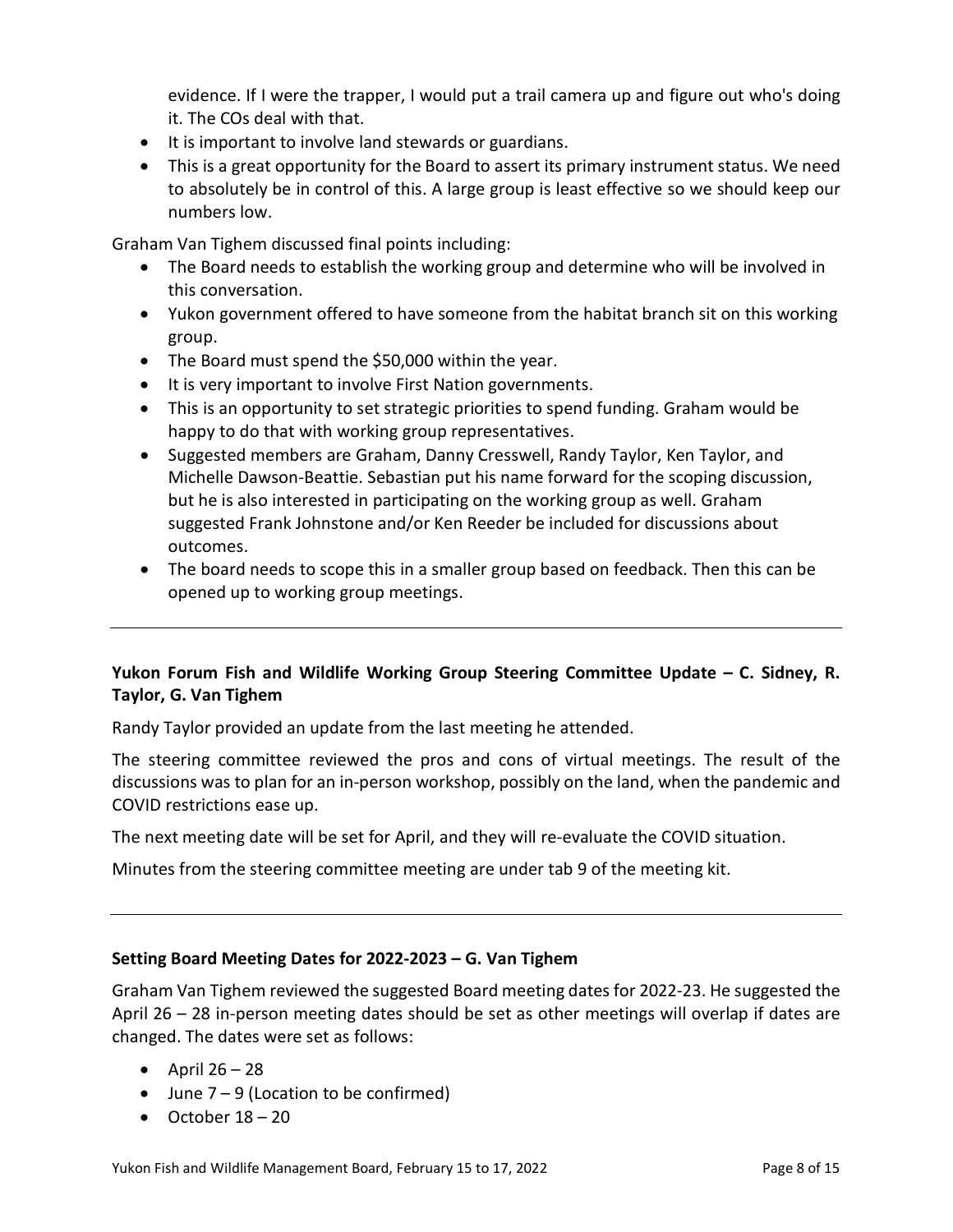- December  $13 15$
- February  $14 16$

Several locations were suggested for the on-the-land meeting, including Cache Creek, Ross River area, White River area, and Fort Selkirk. Consensus was to focus on the Ross River area, possibly Francis Lake, with meeting support from Ross River Dena Council for cooks et cetera. Graham will make inquires and report back at the next meeting.

# **Caribou Harvest During the Rut – G. Van Tighem, S. Hossack**

Graham Van Tighem introduced this topic. The Board was asked to consider advancing a regulation change to adjust caribou seasons during the rut. People hunt moose during the rut without issue. However, caribou is a different animal. The Board has had discussions with the public, hunters, and associations about whether caribou meat harvested during the peak of the rut is edible.

Graham reviewed the *Caribou Harvest Distribution* document provided in the meeting kit. He asked if the Board is interested in working on this issue or speaking with associations about changing the mountain caribou hunting from August 1 to September 25, and reopening from October 5 or 10, onwards until the end of the year, potentially adding another 10-day closure at the end of October.

The primary concern is that outfitters need to make a living and the non-resident harvest is high during the time when the caribou are rutting, although it's not as high as the times in pre rut. This would restrict harvest of mountain caribou during the times when they would be seasonally abundant for some.

# **Comments/Questions:**

- Odour Is there any way to mitigate the odour? We don't know of any way to mitigate or deal with the smell. No matter what you try to do to cure the meat (smoke, hang, or age) or how you prepare it (chili or sausage), the taste will still be there.
- Rutting periods Different herds rut at different times and we're not sure the season can be shut down and then reopened. There may not be a 10-day window because, where they're located geographically, north or south, could affect the rutting period. Physiologically, caribou don't go through the rutting process the same way as other ungulates. There is also a difference in the age of the caribou. Big mature bulls will run a lot harder than the younger bulls.
- Educational campaign Many hunters are choosing not to hunt during the rut. We could choose to have an educational campaign rather than to close the harvest.
- First Nation perspective The First Nation of Nacho Nyak Dun's perspective is that if you are harvesting a caribou in the rut, you should be consuming it also.
- Data Can the data be separated by herds because of the different rutting times? The Caribou Harvests – Seasonal Distribution graph from the *Caribou Harvest Distribution*  document could show more harvest during the rutting time. Mountain caribou season is from August 1 to October 31. This implies that a substantial proportion of this harvest includes the Porcupine Caribou. This graph might show substantially more significant harvest during the rut. Take out the Porcupine Caribou which has the rut after November.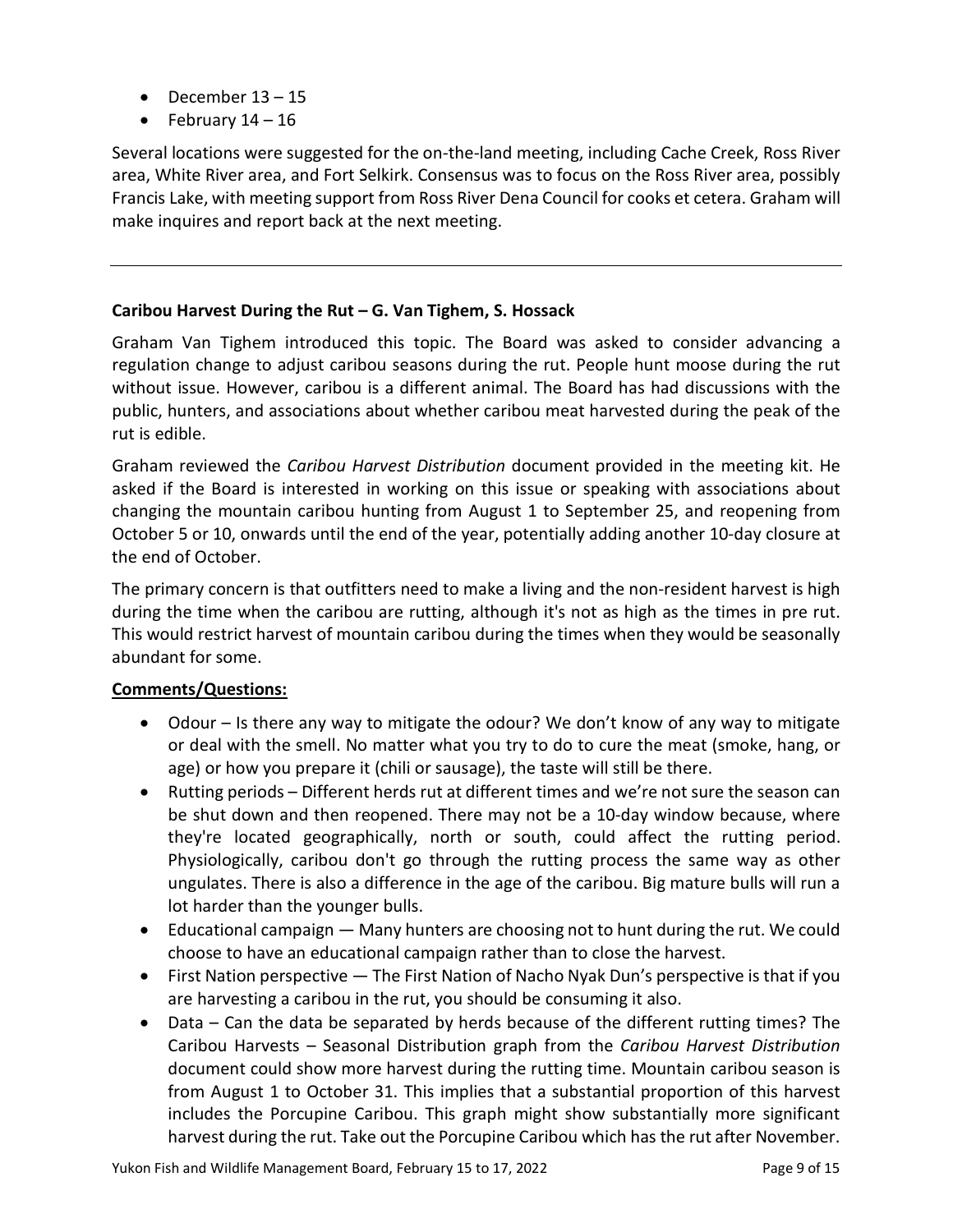It is basically irrelevant to this data. That proportion of harvest between the September 25 and November 10 becomes considerably more significant.

- This conversation came about from addressing an education campaign before looking at making regulation changes. Taking the 10 or 20 caribou during the rut is not a huge number, but people tend to target larger caribou and they're harvesting caribou that are inedible due to lack of education or otherwise. They are harvesting caribou within herds that are either threatened, endangered, or at risk. Woodland caribou are not generally doing as well as barren ground caribou like Porcupine Caribou. Twenty bulls taken out of the rutting season, or before they rut, is not necessarily an insignificant number, even if it's spread out over a few herds.
- Historically, when Porcupine caribou tend to come down the Dempster, they do occasionally overlap as far south as the Hart River herd. When licensed harvesters are going up, to target Porcupine Caribou, it is not always after the end of the woodland caribou hunting season, after October 31. There are a few caribou hunters who go up toward the border earlier in the season to target bull caribou. That might be captured in the data in the *Caribou Harvest Distribution* graph. Considering the historical trends, it is, quite likely that there's only a few Porcupine Caribou being captured in the data between September 19 and October 2.
- This could be an educational campaign with the help of the outfitters and the Fish and Game Association. We should provide the opportunity for people to make the right decision. If the number of caribou harvested by resident and non-resident hunters during the rut drops, then this is the desirable outcome.
- Involve First Nations and RRC's in this discussion to get their perspective and information. We can also include a caribou biologist to see what information they can provide. Some of the questions to consider are: What does targeting young caribou do to the overall herd? Is it beneficial to educate and redirect licensed hunters to target younger caribou? Will harvesting younger animals potentially hurt herd population?
- For a lot of animals and ungulates over two years old, their chances of survival go up astronomically. If people harvest all the younger animals and ungulates, it could potentially harm the herd. This goes into recruitment, age, and sex ratios. A biologist would have a better understanding of that.
- Consider looking at the moose harvest and compare it with this graph. Most of the moose are harvested between September 15 to October 1. The caribou harvest may have a lot to do with opportunity. If people don't harvest a moose and a caribou comes along, they take it. Education could address that situation.

Graham Van Tighem concluded by saying that issues like these are driven by board members and Board meeting discussions. Staff started to research this issue within the office, and then posed it to the Board. He asked for approval from the Board to follow up on this issue with an educational component, website, and communication. Graham suggested that the Board could partner with the Yukon Outfitters Association and Yukon Fish and Game Association to do some of this work. Something could be included in the hunting synopsis to address the quality of meat of caribou harvested between the rutting dates.

This topic will be brought back to the next meeting. Shawn will obtain further information and more detailed figures to supplement the information that was presented including, historic data.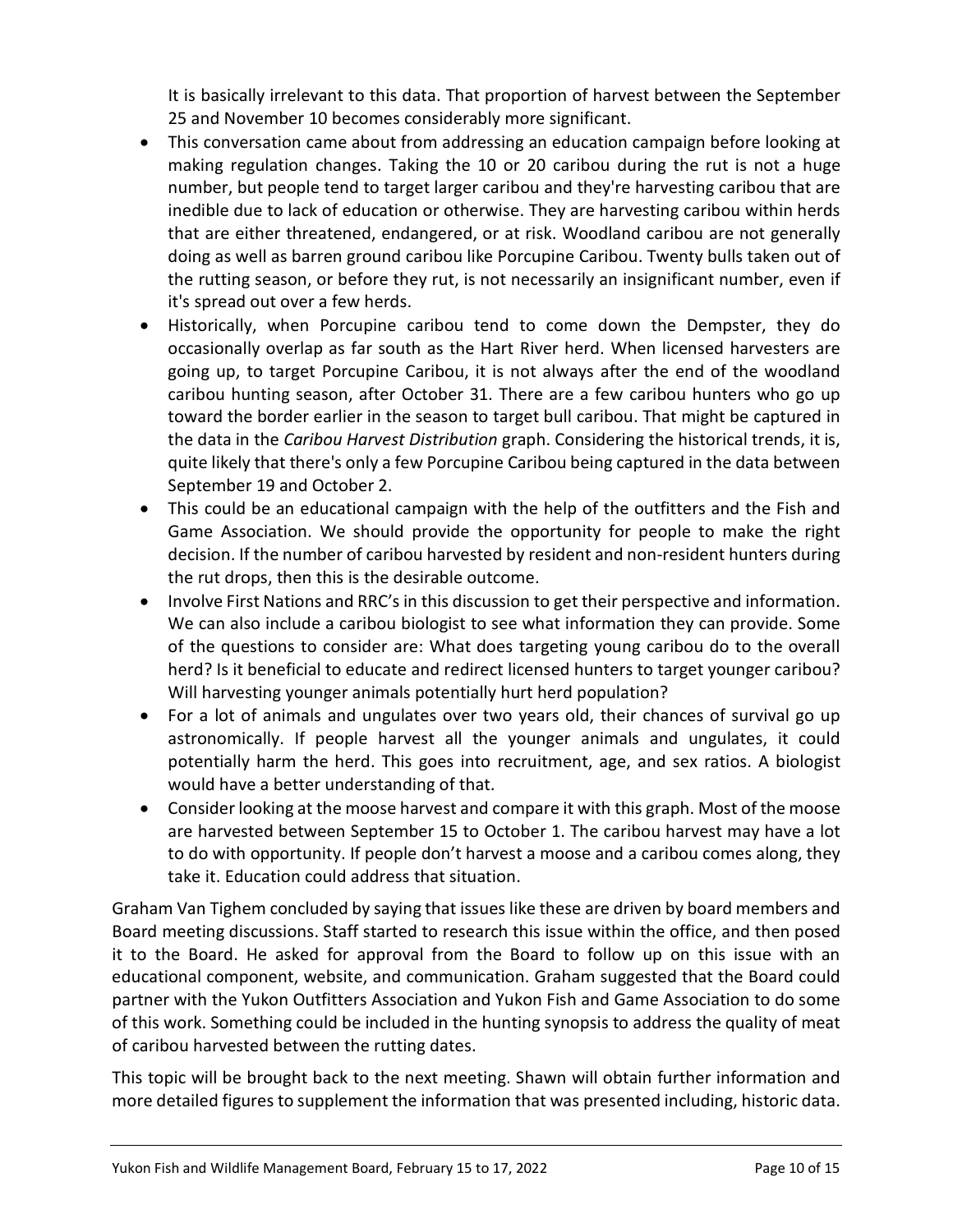## **Moose Harvest Management Update – G. Van Tighem**

Graham Van Tighem reviewed the Moose Harvest Management Update. Letters from Minister Frost dated January 17, June 3, and December 15, 2020, and a letter to Minister Frost dated July 8, 2020, were provided in meeting kits.

Graham provided an update on the following:

- The Board received a letter from Minister Clarke regarding the status of his interest in advancing regulation changes, as well as the moose harvest survey work that was going to happen this fall. Graham was able to participate in one of the moose surveys.
- A few years ago, letters were sent to all Yukon First Nations and Renewable Resources Councils on reviewing and updating the *Moose Harvest Management Guidelines* document which is still outstanding. The guidelines are outdated. Is there interest in having that discussion to update the guidelines?
- Steven Buyck from First Nation of Nacho Nyak Dun is talking about moose management within the traditional territory of Nacho Nyak Dun. NND wants to talk to the Board about moose management measures to be applied in their traditional territory. NND said more and more hunters are out there and less moose is available.
- The competition for moose is certainly high and the First Nations have a close working relationship with Mark O'Donoghue and the RRC's which is positive. There is concern for the future of moose management in the territory. A lot of Dawson locals hunt around Dawson in the Goldfields. There is a concern that they are inundated by Whitehorse hunters. The same can be said for folks hunting in Teslin and Watson Lake.
- Carcross/Tagish First Nation has almost no licensed harvest in their traditional territory. They are looking at a moose recovery for certain areas. They are looking at a total allowable harvest model where people can't access certain areas for upwards of five years to help moose recover. Right now, they find that moose are not recovering.
- The regulation changes advanced last year are all going forward. We now have a whole suite of new PHAs in place. It means that those areas accessible by road and by ATV will be off limits to everyone except for those who successfully get a PHA.
- Sometimes just being there, traveling around, and camping in those areas is enough for people now. If they know that the area is closed, except for permits, that essentially moves a significant number of hunters out of those three major areas and into other parts of the Yukon.
- We need to meet with Marc Cattet and Sophie Czetwertynski to talk about our overall strategy for moose management in the territory.
- If we haven't already hit the critical threshold, we will see larger problems with congestion, competition, and First Nations inability to access their 16.2 harvesting rights.
- The hope is to talk about how we want to follow up with this concern and other ideas or concerns that folks wish to share.

Comments/Questions:

• Q) When the moose survey was done, did the surveyors record whether the moose were male or female? A) Yes, adult male, adult female, two-year-olds, and calves.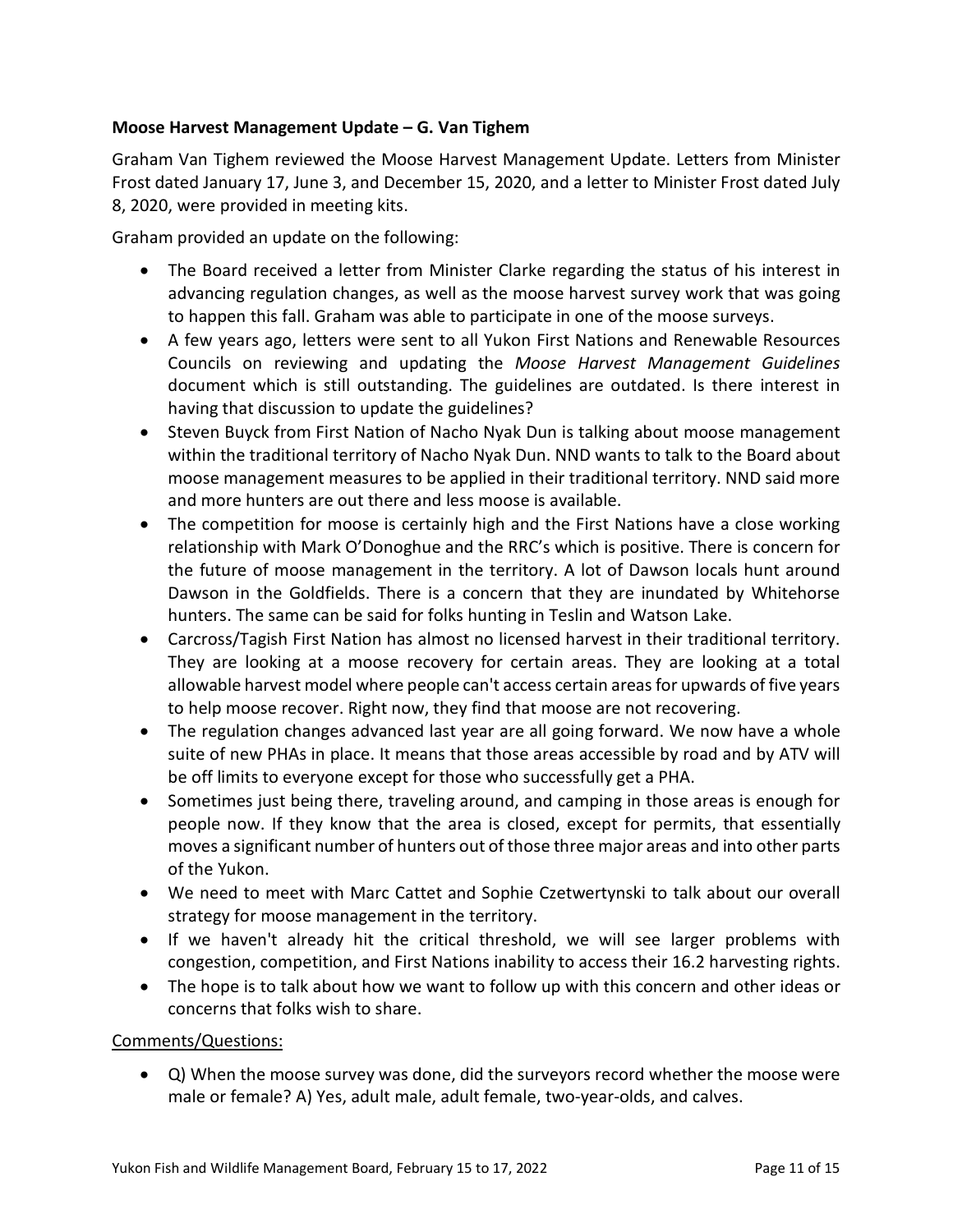- During the past hunting season, a lot of hunters saw a lot of cow moose. This could be because the bulls were higher in the mountain. It will be interesting to see the data.
- From the flight surveys, there were a lot of bulls, cows, and younger animals. The calculations will determine the actual ratios between the different sex and age groups. That will give a better idea of the of the sustainability of the of the individual populations.
- Another hunting pressure could come from the rapid population growth in Yukon. Yukon is one of the fastest growing jurisdictions, per capita, in Canada. Our population has grown by 5,000 since the last census.
- One of the biggest issues First Nations governments are dealing with is trying to get hunting information from their citizens. The Board could try to assist, but members are unsure how the Board should start the process. One suggestion is to contract a First Nation individual who is well respected in the area and have that person travel around and try to create some relationships with First Nations.
- This could be a good way to launch the new website to share this information and to try to get information to help First Nations gather harvest data.
- Trying to gather information from the First Nations is an issue of trust.
- One suggestion is to talk to the outfitters about their hunting practices and the moose they are harvesting.
- Harvest reporting is a challenging topic. Some nations in the Yukon do it well and have had good success. There are many ways to do it such as individual reporting and household reporting, et cetera. The information is unique and depends on what you are looking for. Are you looking for qualitative things like hunting effort, changes on the land, observations, subsistence needs? Or are you looking for quantitative information — just numbers. There's a trust aspect to the information as to how it will be used as well as confidentiality issues.
- Could this be considered part of the ungulate recovery to put some of those funds toward a larger ungulate management and recovery strategy? We could hire a contractor, or the Board could go forward with building relationships with First Nations.
- Marc Cattet provided an update on the Wildlife Management Advisory Council North Slope which is seeking a contractor to look at the harvest data reporting among Inuvialuit communities. The issues are very much the same. There is distrust from some harvesters. Community capacity is also an issue. Fish and Wildlife Branch has a contract with Fiona Schmiegelow of Yukon University. She is working with Paul McCarney who has several students working with him on a literature review on wildlife management in circumboreal and circumarctic communities around the world. They are looking at other ways to effectively manage wildlife populations without the heavy reliance on harvest data. They are also looking at innovative ways to get people to divulge harvest data using things like smart phone apps, high resolution complex games to show harvest data or different amounts of harvest data, and different ways to educate people. That project started a couple months ago. The first phase will be done in the summer, and it will likely continue to a second phase. Mark will report back at a later stage.
- Carl Sidney said this will be an ongoing agenda item. Regarding the Yukon University and the students attending the renewable resource training, it might be a good opportunity to use them to do presentations on the importance of recording harvest data.
- Regarding the discussion on trust, several years ago TTC collected data from their citizens. There is a trust issue with the actual First Nation hunter giving the information. It's not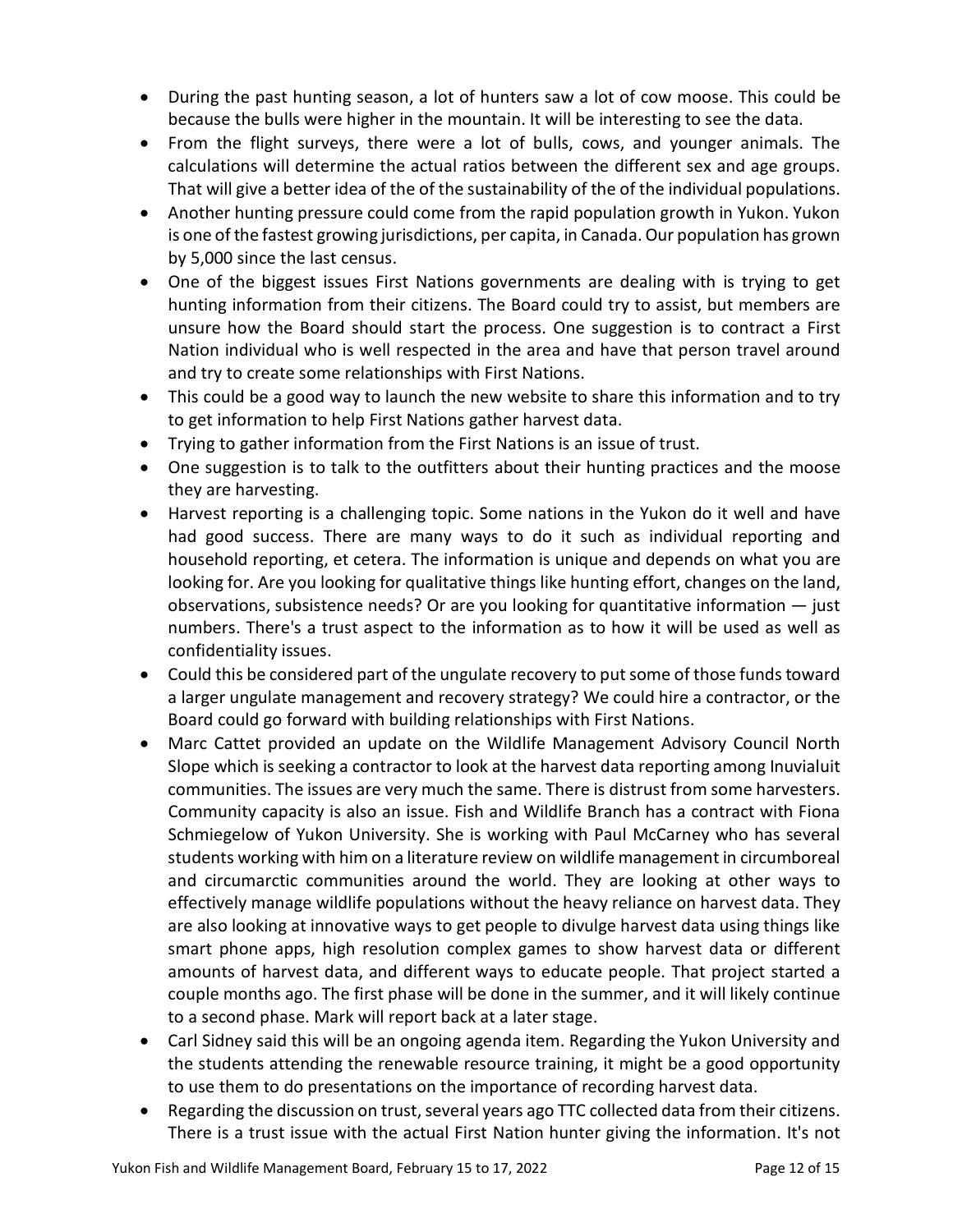necessarily about the First Nation government having trust issues, it's the actual hunter out there on the ground. There should be an educational component so that the First Nation hunters are educated on the importance of the harvest data and its uses. We need to look at education on the importance of gathering the data for decision making.

### **MEMBERS TIME — IN CAMERA**

No minutes were recorded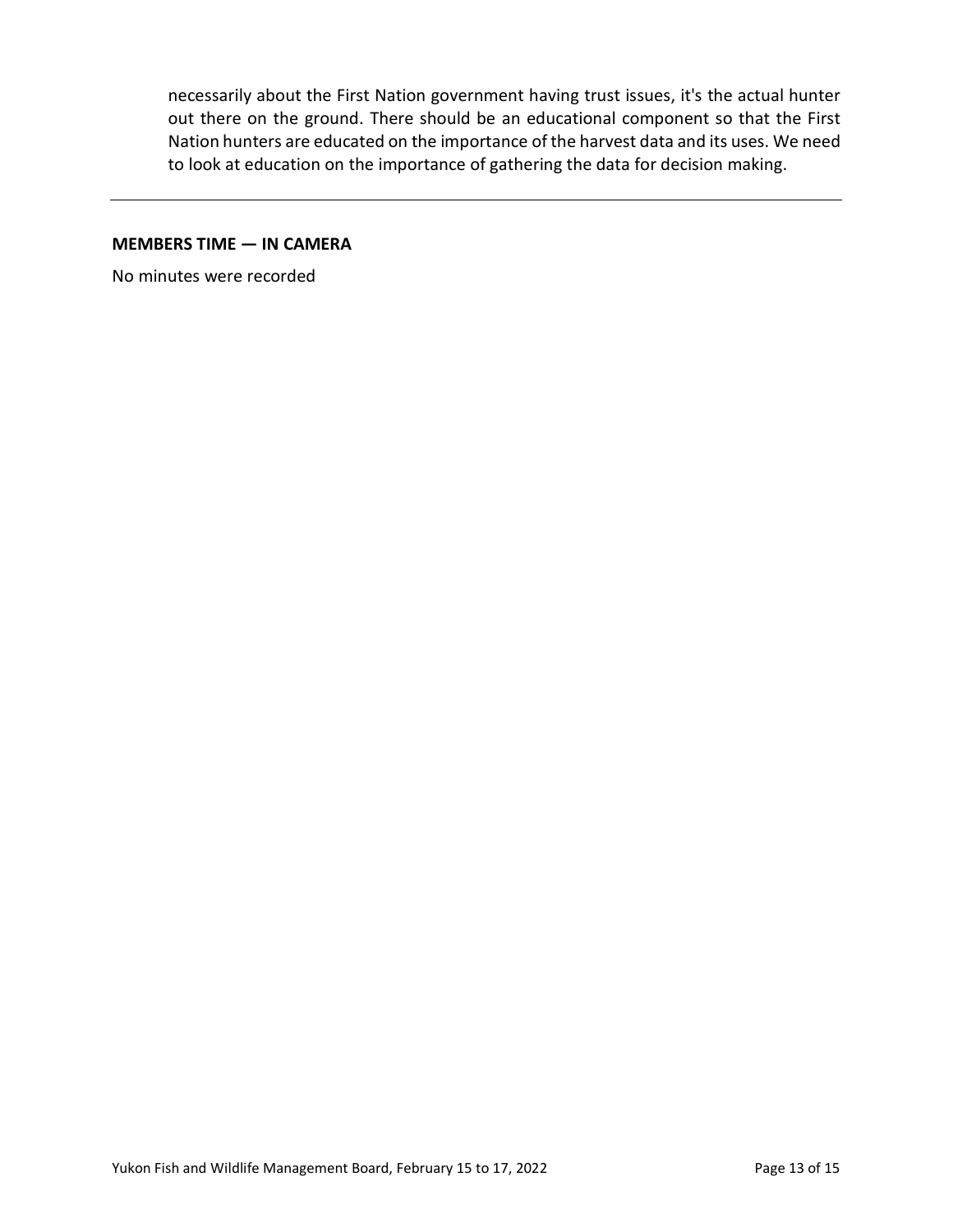### **DAY 3: Thursday, February 17, 2022 – Regular Meeting**

| <b>PRESENT:</b> | Carl Sidney (Chair), Randy Taylor (Vice-Chair), Ken Taylor                                                                                               |
|-----------------|----------------------------------------------------------------------------------------------------------------------------------------------------------|
| ZOOM:           | Blanche Warrington, Danny Cresswell, Cheyenne Bradley, Michelle<br>Dawson-Beattie, Sebastian Jones, Dawn Kisoun, Franklin Patterson Jr.,<br>John Burdek. |
| <b>REGRETS:</b> | Dennis Dickson                                                                                                                                           |
| STAFF:          | Graham Van Tighem, Steve Hossack                                                                                                                         |
| <b>SUPPORT:</b> | Sharon Kerr (Minute Taker)                                                                                                                               |
|                 | IN ATTENDANCE(ZOOM): Marc Cattet (YG - Environment), James MacDonald, Monica Krieger<br>Cassandra Wheeler, Karlie Knight                                 |

### **Yukon Fish and Wildlife Enhancement Trust**

Refer to the Enhancement Trust minutes.

## **Yukon Salmon Subcommittee Budget Approval and Update – Monica Krieger**

James MacDonald introduced Monica Krieger who is the new Executive Director for the YSSC. Monica Krieger introduced herself and provided her background information.

Monica Krieger and James MacDonald reviewed the DFO 2022 – 2023 Contribution Agreement.

**Motion – 2022-04:** That the Board approve the YSSC 2022-23 Budget as presented. **Moved by:** Danny Creswell **Seconded by:** Dawn Kisoun **Passed by:** Consensus

James MacDonald provided a brief update on YSSC activities.

- The next YSSC meeting will be March 10 and 11, 2022.
- The Yukon River Panel pre-season meeting will take place in April.
- In May there will be pre-season engagement meeting with Yukon First Nations, RRC's, stakeholder groups, and the public. He also advised that Cathy Merkel is the new Executive Secretary for the board through DFO.

Comments/Questions:

• Q) Is the YSSC working on the salmon rehabilitation program with the salmon eggs? A) The Yukon River Panel is the decision maker for the restoration and enhancement fund. The YSSC does have a part to play, and many of the decisions are based on recommendations provided by technical analysis from the joint technical committee, which is a bilateral body between the US and Canadian fishery managers.